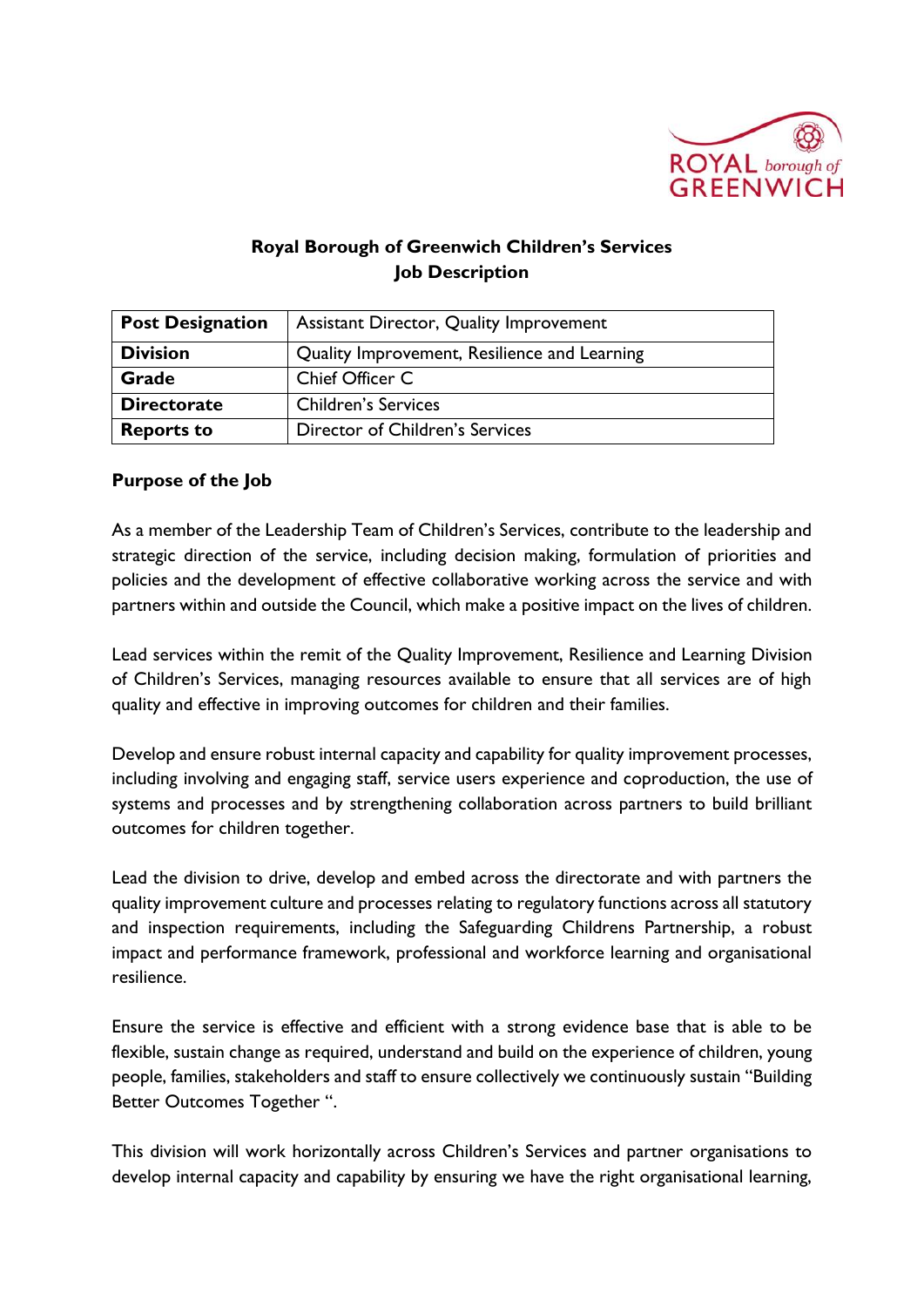systems and processes in place that allows us to manage the resources we have so that all services are of high quality and effective in improving outcomes for children and their families. This will be achieved by creating a central resource to drive quality improvement, learning, innovation and collaboration.

### **Key outcomes of the role**

- An organisation that embeds quality improvement throughout the directorate, captures, measures and uses data, research, evaluation, intelligence and feedback from children, young people and families to continuously improve outcomes
- Embedding organisational learning and a learning culture throughout the directorate
- Strong individual and strategic partnerships that deliver innovative ways of working
- Effective, efficient and equitable use of our collective resources and workforce
- Business support and resilience that supports brilliant outcomes for children young people and families.
- Flexible, diverse, competent, compassionate, motivated, creative and skilled workforce
- Children and families as integral partners
- Demonstrable improvement in outcomes for children and their families
- Meeting regulatory standards and targets and high expectations locally

#### **Main Duties**

1. Develop and implement the strategic direction of services within the remit of the Quality Improvement, Resilience and Learning:

## **Key Functions and Duties**

- Embedding Quality Improvement, Research and Practice
- Professional and Workforce Learning and Development
- Partnership Governance including the Children's Safeguarding Partnership
- Measuring and gathering data to inform and improve Quality, Impact, Performance and Inspection readiness.
- Information Governance, Complaints, FOIs, access to information and Emergency Planning
- Strategic development, Project Management, Resilience and Business Support
- 2. Drive forward and embed "Building Brilliant Outcomes Together" approach and ways of working across Children's Services and partner organisations.
- 3. Build on existing formal participation fora to coordinate participation across Children's Services ensuring that children and families who use our services are fully involved as partners in quality improvement, service review, design and commissioning. This will be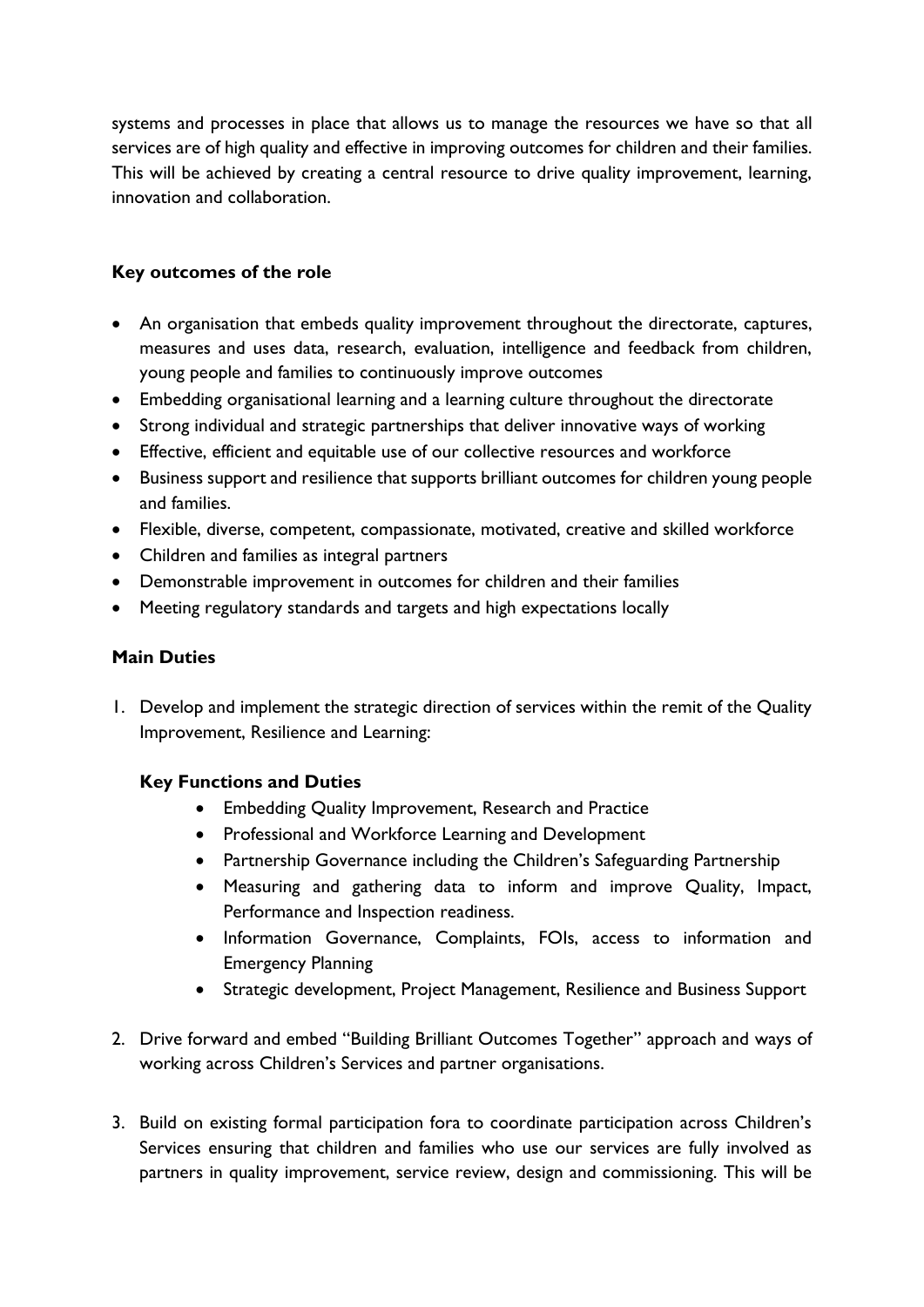achieved by ensuring structures and standards support their involvement and that consultation is an integral part of planning and evaluation.

- 4. Embed quality improvement, audit and monitoring across Children's Services, ensuring the right culture, structures, processes, training, and education are in place to develop a learning organisation to achieve improvements in outcomes for children and their families.
- 5. Support Children's Services divisions to ensure teams are prepared and confident for statutory inspections.
- 6. Ensure the coordinated and rigorous use of data and insights from service user feedback and practice to inform decision-making and continuously improve quality
- 7. Encourage and coordinate practice-based research and audit across Children's Services and partner organisations where possible
- 8. Develop and sustain effective partnerships across the council and partner organisations across Greenwich (including health, Education, police, local government, voluntary and community sectors) to strengthen opportunities for collaborative working and integration
- 9. Ensure Children's Services has effective talent management and career development programmes, coordinating resources and skills across Children's services to capitalise on our collective talents to drive high quality care.
- 10. Promote and ensure that a children and family-centred approach is embedded in practice across services.
- 11. Lead and manage a diverse workforce providing services for a diverse community, within the Council's standards, policies, and procedures.
- 12. Provide insight and expertise within Children's Services regarding the impact of health on CYPs outcomes
- 13. Manage financial and other resources to achieve strategic and operational objectives, within the Council's standards, policies, and procedures.
- 14. Implement the Council's Performance Review and Development process and Scheme for the Management of Sickness Absence, ensuring that staff have the requisite skills and competencies to deliver their roles effectively and to support their development through appropriate training and CPD opportunities.
- 15. Represent the Council and deputise for the Director of Children's Services and other Assistant Directors, as required.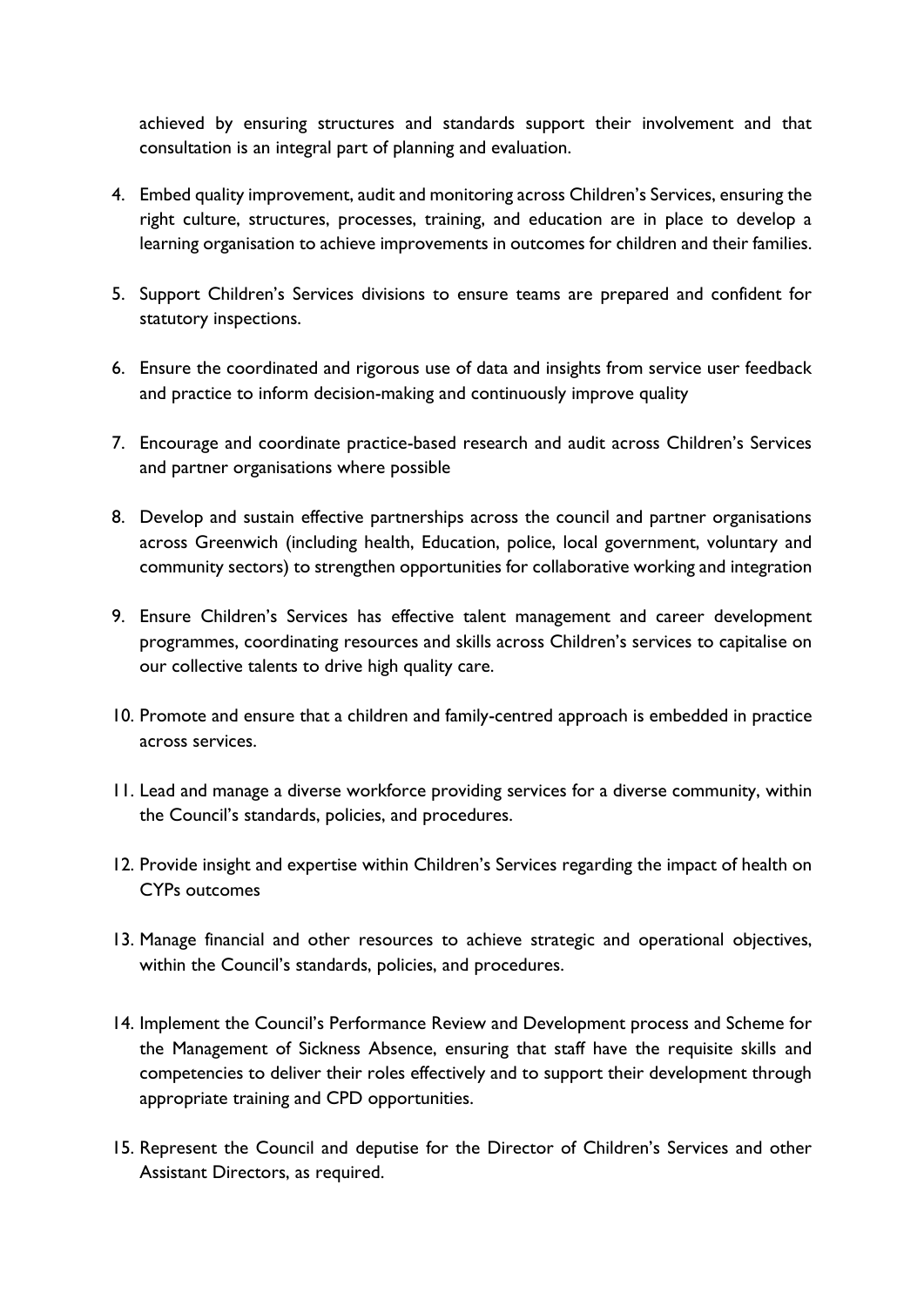- 16. Provide advice to the Director and Elected Members on statutory and other regulatory requirements and the development of policy which recognises national and local context, policy and operational tensions, the financial environment and the demands of service delivery.
- 17. To carry out all duties with due regard to the provisions of health and Safety regulations and legislation, the Council's Equal opportunities and Anti– Poverty and Customer care policies, the New Technology agreement, and Data Protection legislation
- 18. Ensuring that duties are undertaken with due regard and compliance with the Data Protection Act and related legislation and regulations.
- 19. To undertake additional duties or responsibilities consistent with the role as allocated by the Director. The post holder is expected to work outside of normal office hours, including attendance at evening meetings or committees, for which no additional payment will be given. The post holder will participate in the directorate senior manager on-call rota without further payment.
- 20. Designation of the Post to which the Post-Holder normally reports to: Director of Children's Services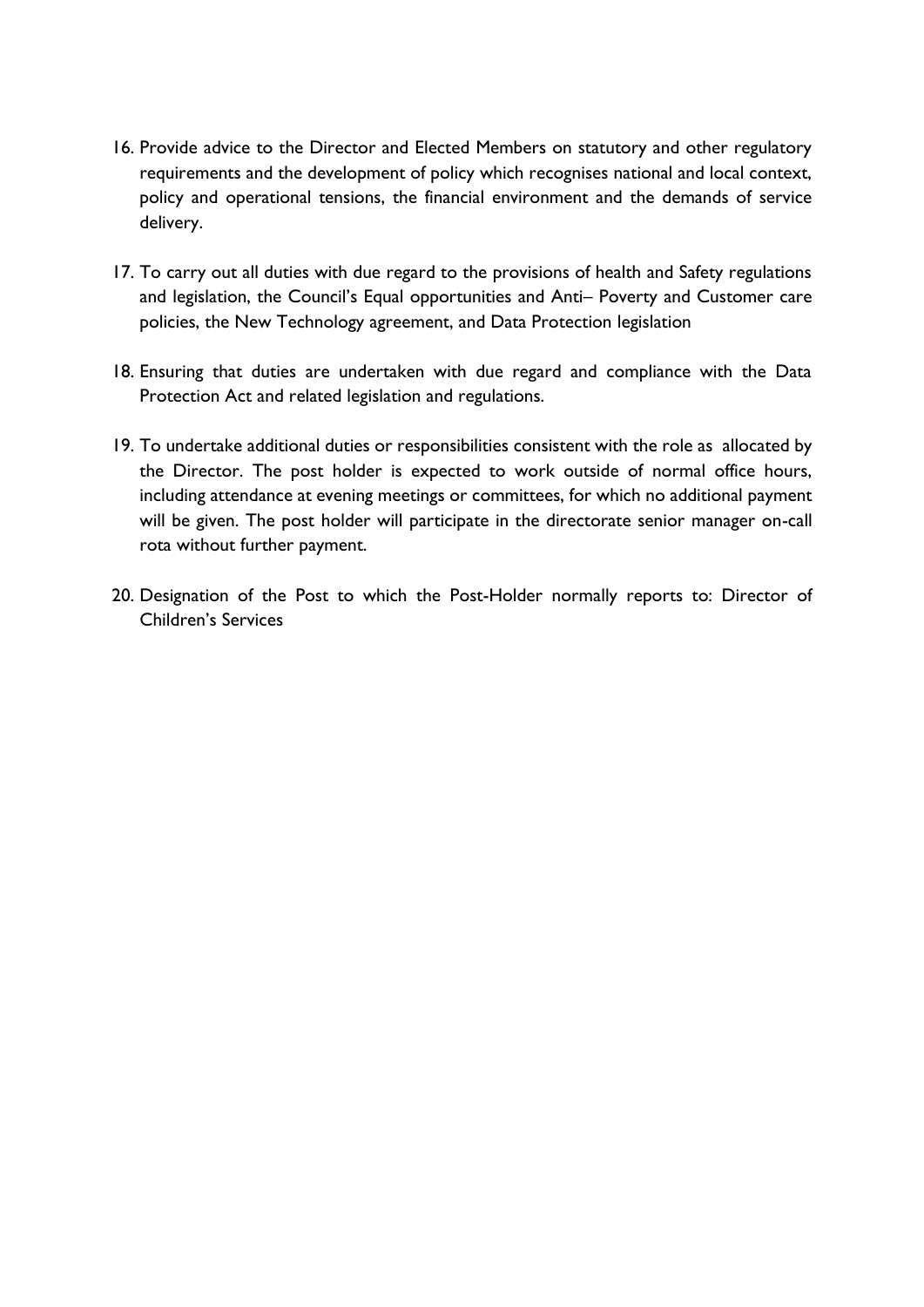# **ROYAL BOROUGH OF GREENWICH CHILDREN'S SERVICES**

# **PERSON SPECIFICATION**

**DEPARTMENT:** Children's Services Quality Improvement, Resilience and Learning

**POST DESIGNATION (TITLE):** Assistant Director, Quality Improvement **GRADE : Chief Officer C**

# **KNOWLEDGE/ EDUCATION**

- Education to degree level and continuing professional development relevant to the job role.
- Background working within the Children and Young People or health related sector
- Excellent understanding and knowledge of developing strategy and quality improvement in a health/education or social care organisation.
- Excellent knowledge and experience in the assessment of the impact of delivering evidence-based practice frameworks in improving outcomes for children, young people and their families.
- Excellent knowledge of quantitative and qualitative analysis including in depth understanding of data quality principles.
- Thorough knowledge of legislation, statutory regulations and Government guidance and standards relevant to services for children and young people.
- Excellent understanding of national priorities for services for children, young people and families, across social care, education and health. Sound awareness of vulnerable and under achieving groups.
- Understanding of the key challenges in improving the quality and impact of children's services.
- Understanding of a variety of research methods for assessing and developing service delivery

#### **EXPERIENCE**

- Relevant experience at a senior level in a health/education or social care environment.
- Relevant experience of senior and strategic leadership in services for children, young people and families.
- Successful experience at a senior level of leading a service, including the management of workloads, managing change, performance management and staff sickness absence management.
- Driving significant improvements in outcomes for service users